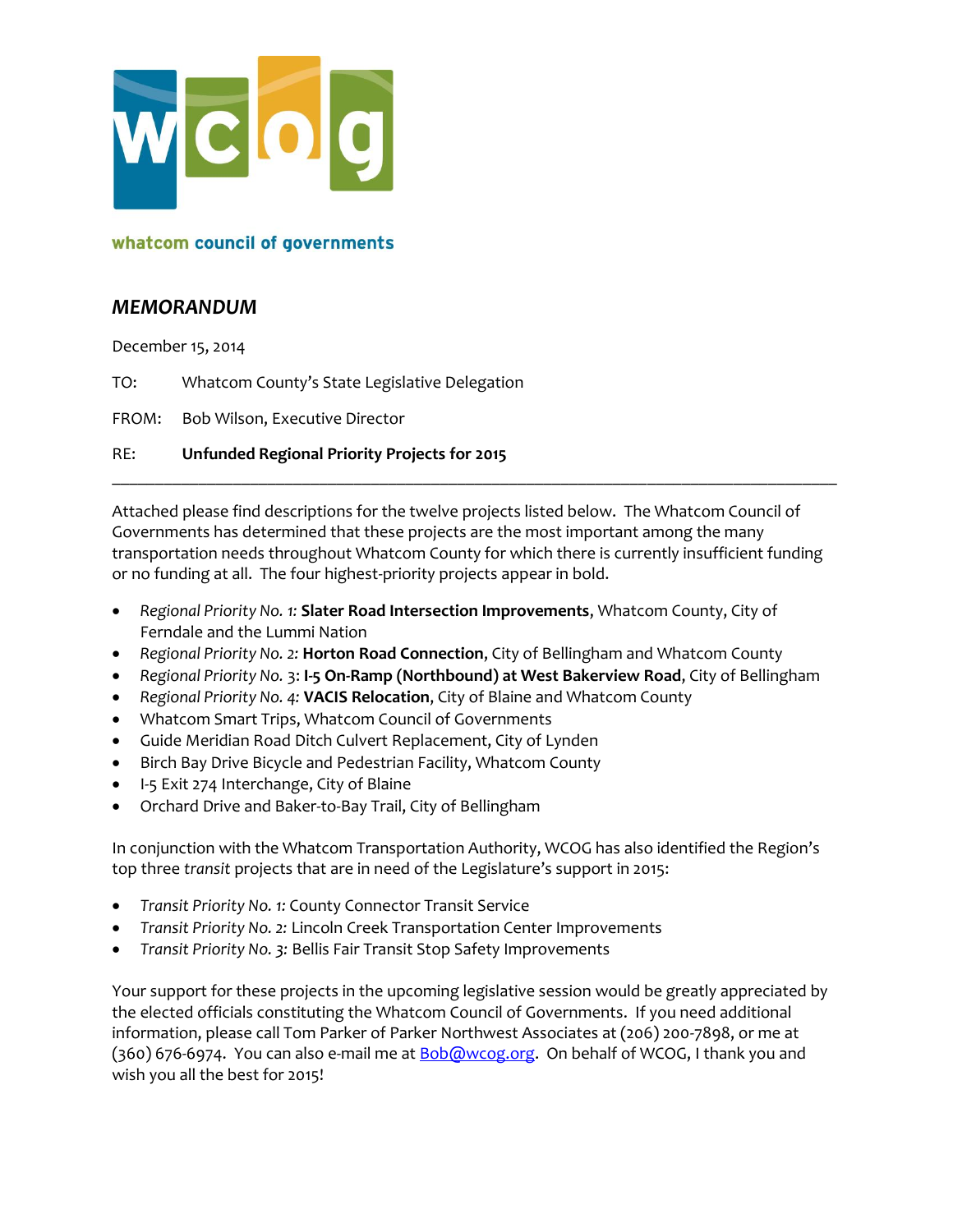

## **Regional Priority No. 1**

## **Slater Road/I-5 Interchange Improvements, City of Ferndale and the Lummi Nation**

**Description:**

This project will improve channelization and stop control by constructing five roundabouts on Slater Road at Northwest Road, Pacific Highway, I-5 northbound, I-5



southbound, and Rural Avenue. This interchange provides access to I-5 for the fast-growing area south of Ferndale and north of Bellingham which has significant industrial and commercial land uses. This area is also likely to see development initiated by the Lummi Nation as well as by Whatcom County, which is planning to build a new jail in this area.

### **Location:**

City of Ferndale, unincorporated Whatcom County and the City of Bellingham urban growth area

#### **Intended Outcome:**

When complete, this project will greatly enhance corridor safety, improve traffic flow and provide better access to and from I-5.

#### **Project Cost:**

| Construction                    | \$14,800,000 |
|---------------------------------|--------------|
| <b>Total Funding Requested:</b> | \$14,800,000 |

#### **Timeline:**

Estimated construction time for this project is two years.

#### **Project Status:**

This project is consistent with the Whatcom Transportation Plan that has been accepted by the Federal Highway Administration and the Washington State Department of Transportation.

#### **State and Federal Legislative Districts:**

42<sup>nd</sup> State Legislative District (Sen. Ericksen, Rep. Buys, Rep. Van Werven) 1<sup>st</sup> Congressional District (Rep. DelBene)

#### **Contact:**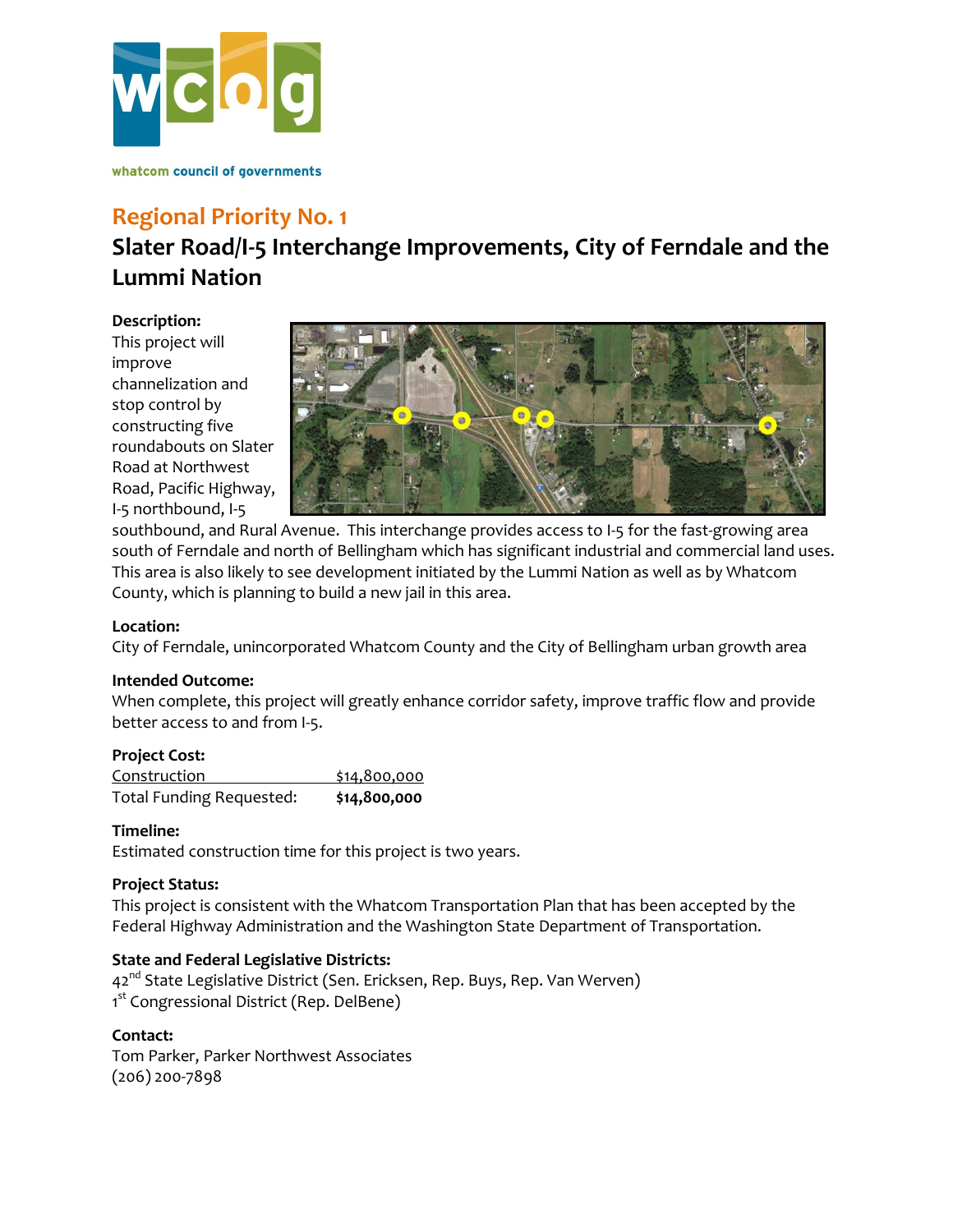

## **Regional Priority No. 2**

# **Horton Road Extension to Northwest Drive, Whatcom County and the City of Bellingham**

#### **Description:**

This project would extend Horton Road west as a secondary urban arterial with sidewalks, bike lanes, turn lanes and signalized intersections that will provide a multimodal connection between two major arterials: Northwest Drive and Guide Meridian Road (SR 539). It would respond to rapid growth in this area and enable the City of Bellingham to provide appropriate access to 350 residences, a new elementary school and a neighborhood park as part of its annexation of 125 acres.



#### **Location:**

Whatcom County and the City of Bellingham urban growth area

#### **Intended Outcome:**

The proposed roadway would complete the connection between Guide Meridian Road and Northwest Drive and provide much-needed east-west access in the heavily-congested and fastgrowing north Bellingham area.

### **Project Cost:**

| Construction                    | \$20,000,000 |
|---------------------------------|--------------|
| <b>Total Funding Requested:</b> | \$20,000,000 |

#### **Timeline:**

Estimated construction time: Phase 1 (Cordata to Aldrich), 2017; Phase 2 (Aldrich to Northwest), 2022.

#### **Project Status:**

This project is consistent with the Whatcom Transportation Plan that has been accepted by the Federal Highway Administration and the Washington State Department of Transportation.

### **State and Federal Legislative Districts:**

42<sup>nd</sup> State Legislative District (Sen. Ericksen, Rep. Buys, Rep. Van Werven) 1<sup>st</sup> Congressional District (Rep. DelBene)

#### **Contact:**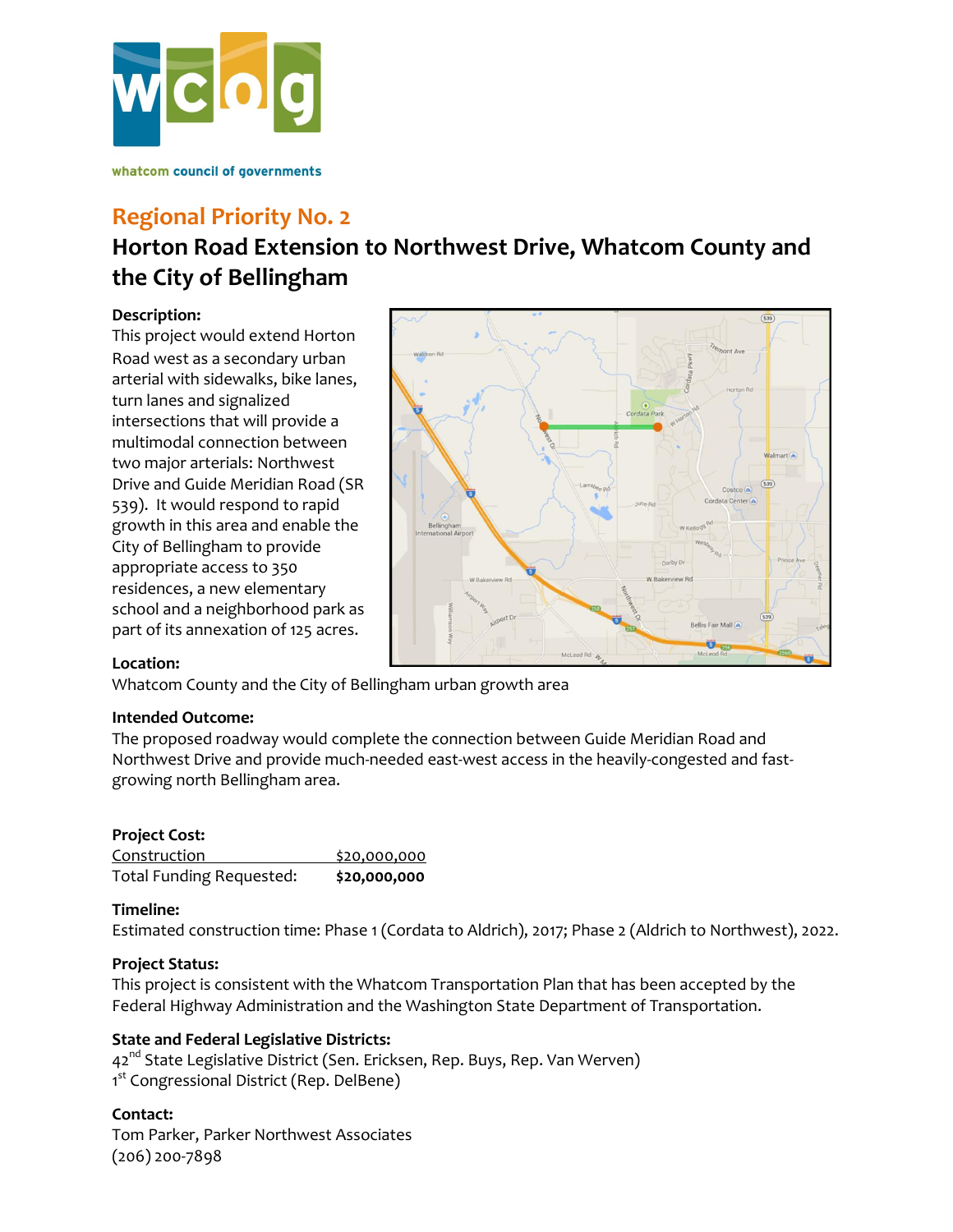

## **Regional Priority No. 3**

# **I-5 On-Ramp (Northbound) at West Bakerview Road, City of Bellingham**

#### **Description:**

Construct a new northbound onramp on the east side of the Interstate 5/West Bakerview Road interchange (Exit 258) in Bellingham. This project was identified as "Option 2" and studied in WSDOT's *I-5/Bakerview Interchange Value Planning Study Technical Report* (2011). This is the fastest growing area in Bellingham and Whatcom County.



**Location:** City of Bellingham

#### **Intended Outcome:**

Significant reduction of east-west traffic congestion, vehicle queues and travel delay, and safety and traffic-flow improvements for Interstate 5.

#### **Project Cost:**

| Preliminary Engineering:  | \$1,000,000  |
|---------------------------|--------------|
| Right-of-way Acquisition: | \$1,000,000  |
| Construction:             | \$8,000,000  |
| Total Funding Requested:  | \$10,000,000 |

#### **Timeline:**

Early planning has occurred with WSDOT (April 2011), but additional planning – including an Interchange Justification Report – would be required (June 2014-June 2015). Right-of-way (ROW) acquisition would occur in the second half of 2016. Once funding and ROW are secured, preliminary engineering could be completed by the end of 2017, with construction scheduled for 2018-2019.

### **Project Status:**

Bellingham completed the \$3.2-million "Option 1" from the *I-5 / Bakerview Interchange Value Planning Study Technical Report* last year and is seeking funding for Option 2. This project is consistent with the Whatcom Transportation Plan that has been accepted by the Federal Highway Administration and the Washington State Department of Transportation.

### **State and Federal Legislative Districts:**

42<sup>nd</sup> State Legislative District (Sen. Ericksen, Rep. Buys, Rep. Van Werven) 1<sup>st</sup> Congressional District (Rep. DelBene)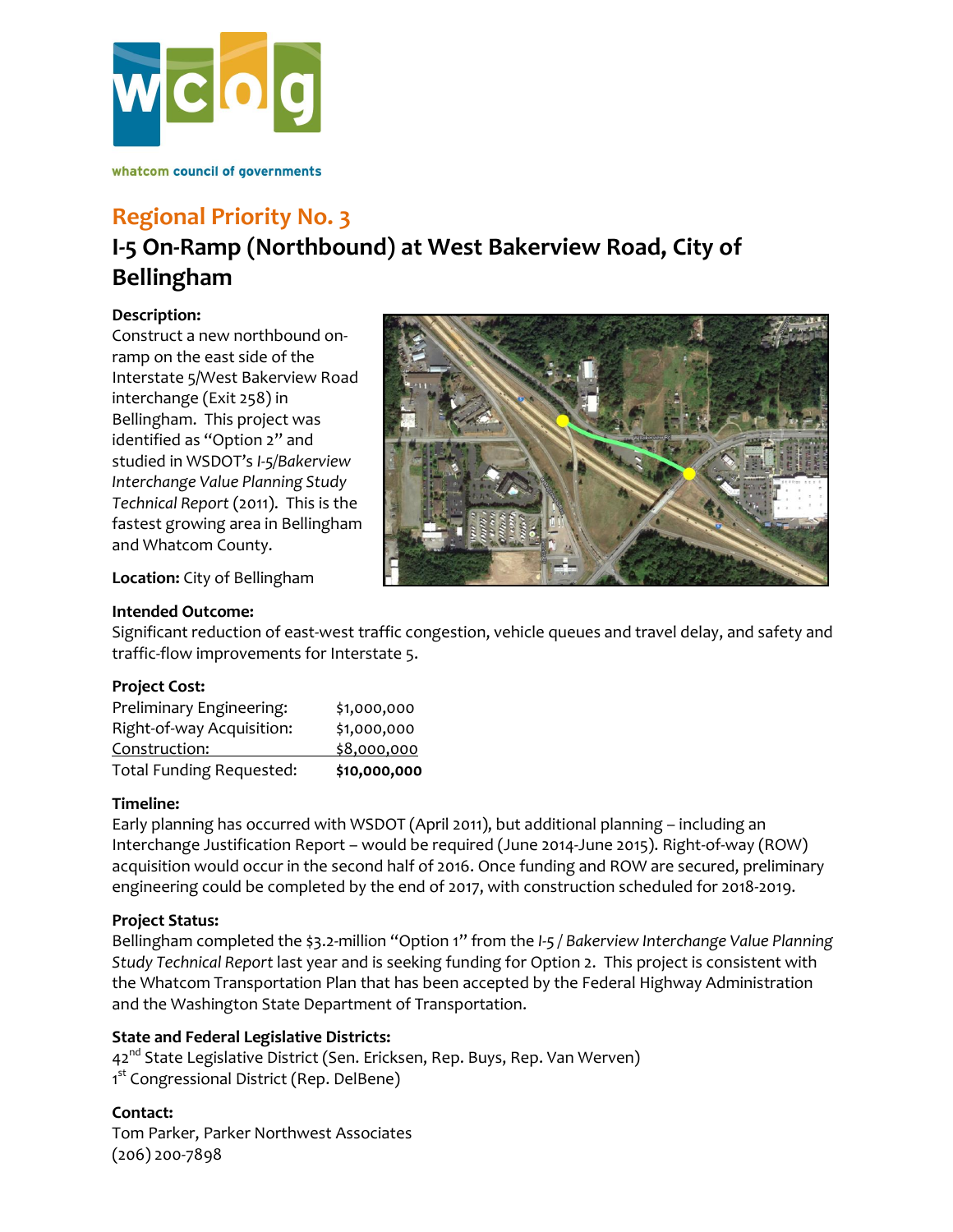

## **Regional Priority No. 4 VACIS Relocation, Whatcom County and City of Blaine**

#### **Description:**

This project would relocate the VACIS equipment installed at the north end of the BNSF Railway's Swift Siding (south of the Blaine city limits) to a location where key intersections serving the City and Birch Bay would not be blocked as trains slow down to be inspected. These lengthy blockages pose a risk to the neighborhoods west of the tracks by significantly delaying emergency response in the event of an emergency. They also regularly cause extensive traffic backups of up to a mile in length.



#### **Location:**

Unincorporated Birch Bay in Whatcom County

#### **Intended Outcome:**

This project would improve emergency response time as well as circulation for local and cross-border traffic traveling to west Blaine and Birch Bay . Relocation of the VACIS would also reduce the cost of the Interstate 5 Exit 274 interchange improvements by allowing for an at-grade crossing instead of an overpass that would otherwise be required to stay clear of rail traffic.

#### **Project Cost:**

| Construction:                  | \$3,000,000 |
|--------------------------------|-------------|
| <b>Total Funding Required:</b> | \$3,000,000 |

#### **Timeline:**

Construction would occur within one year after a new location for the VACIS has been identified and acquired by U.S. Customs and Border Protection and BNSF.

#### **Project Status:**

Project is stalled due to the lack of funding.

#### **State and Federal Legislative Districts:**

42<sup>nd</sup> State Legislative District (Sen. Ericksen, Rep. Buys, Rep. Van Werven) 1<sup>st</sup> Congressional District (Rep. DelBene)

#### **Contact:**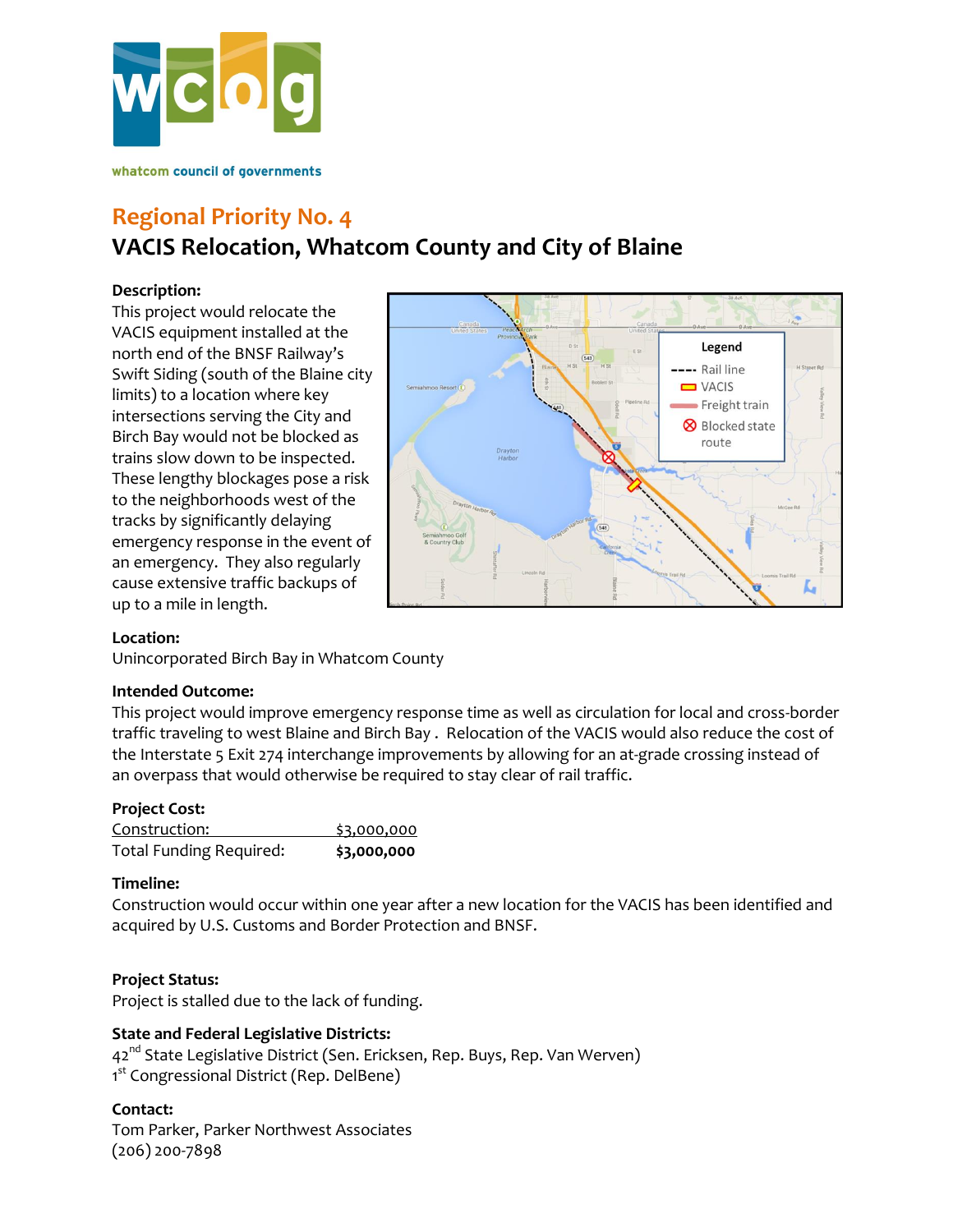

## **Whatcom Smart Trips Program**

#### **Description:**

Established in 2006, the Whatcom Smart Trips program has significantly reduced congestion and vehicle travel in Whatcom County by shifting trips from single-occupant vehicles to walking, bicycling, riding the bus or sharing rides. In the eight years WCOG has operated Whatcom Smart Trips, participants have walked, biked, carpooled and ridden the bus more than 49-million miles; purchased 2-million fewer gallons of gas; and prevented the discharge of 20,000 tons of air and water pollutants. The program has also taught bicycle and pedestrian safety to thousands of elementary school students throughout Whatcom County (more than 4,000 students in 2014 alone).



#### **Location:**

Whatcom County

### **Intended Outcome:**

Whatcom Smart Trips advances several of the Region's adopted strategies in the Whatcom Transportation Plan, including transportation demand management (TDM), continued development of a multi-modal transportation network, and improving public health. Receipt of the requested funding will allow continued operation of Smart Trips beyond the summer of 2016, when its existing funding will be depleted.

#### **Project Cost:**

| Project Implementation:        | \$300,000 |
|--------------------------------|-----------|
| <b>Total Funding Required:</b> | \$300,000 |

### **Timeline:**

Whatcom Smart Trips is an ongoing program of the Whatcom Council of Governments.

### **Project Status:**

Whatcom Smart Trips currently has 16,000 individual participants, 175 participating employers, 120 merchant partners, and participation by most Whatcom County elementary and middle schools.

### **State and Federal Legislative Districts:**

40<sup>th</sup> State Legislative District (Sen. Ranker, Rep. Lytton, Rep. Morris) 42<sup>nd</sup> State Legislative District (Sen. Ericksen, Rep. Buys, Rep. Van Werven) 1<sup>st</sup> Congressional District (Rep. DelBene) 2<sup>nd</sup> Congressional District (Rep. Larsen)

#### **Contact:**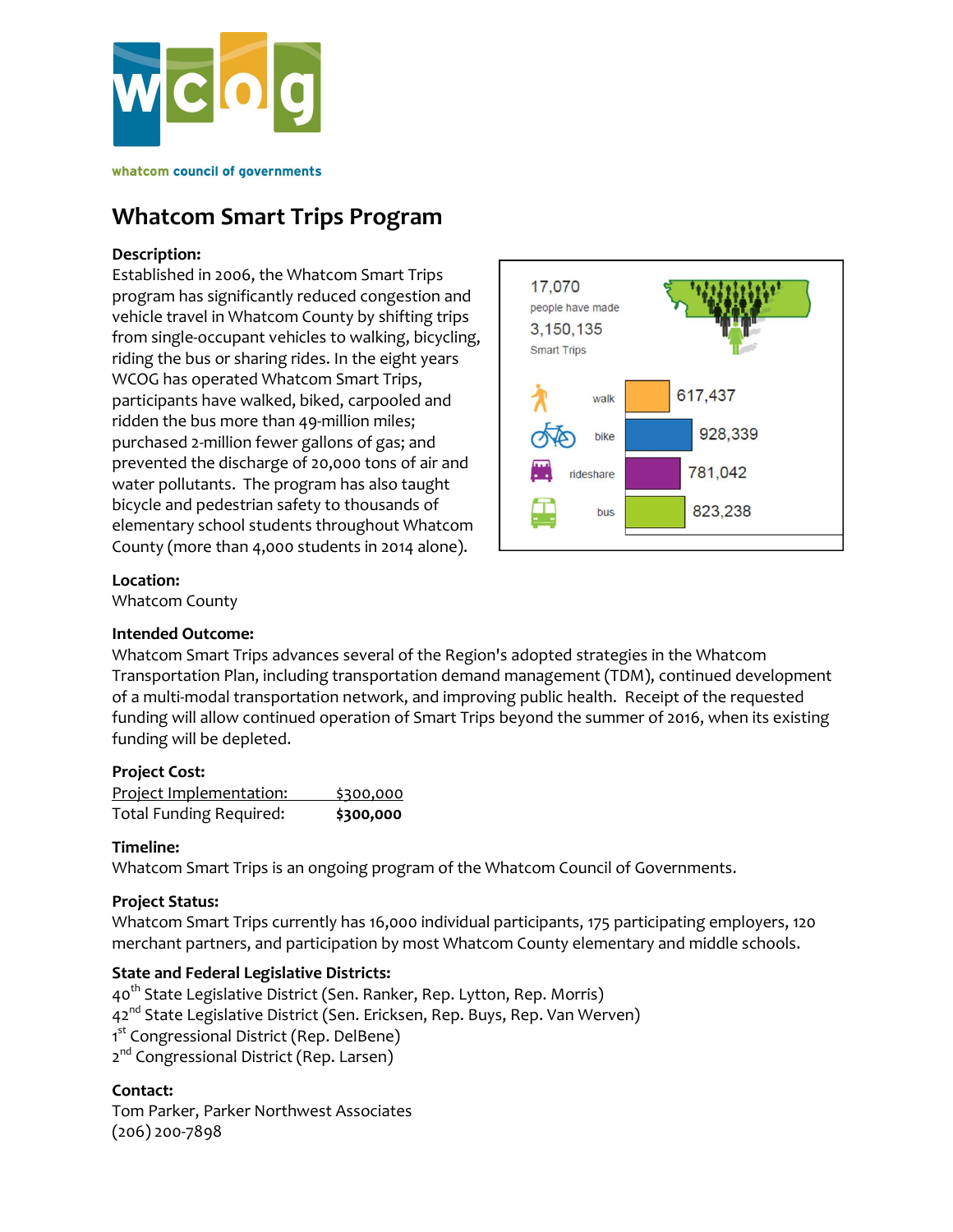

# **Guide Meridian (SR 539) Road Ditch Culvert Replacement, City of Lynden**

#### **Description:**

This project will replace two existing 48-inch concrete culverts that are currently failing with a single 18' x 6' x 130' box culvert. The existing culverts are included on the Department of Fish & Wildlife's inventory of fish-passage barriers for which the U.S. District Court for the Western District of Washington issued a permanent injunction requiring corrective action.



#### **Location:**

The culverts to be replaced serve an upper branch of Bertrand Creek and are located approximately 0.25 miles south of the intersection of Guide Meridian Road (SR 539) and Main Street in the City of Lynden.

#### **Intended Outcome:**

When complete, this project will contribute to the full widening of Guide Meridian Road through the City of Lynden; prevent the backup of storm water into the roadside drainage ditch; create additional drainage capacity for the agricultural lands adjacent to the right-of-way, and; correct an identified fish-passage barrier, which will facilitate salmon restoration and comply with the court order.

### **Project Cost:**

| Construction:                  | \$3,000,000 |
|--------------------------------|-------------|
| <b>Total Funding Required:</b> | \$3,000,000 |

#### **Timeline:**

If funding for this project is committed in the first half of 2015 it is anticipated that advertising will occur in September 2015, with a contract awarded in December. Construction could then start in June 2016 and would likely conclude by December of that year.

#### **Project Status:**

The design for this project is approximately 60 percent complete, all required permits have been obtained and all of the necessary right-of-way has been acquired. This project is consistent with the Whatcom Transportation Plan that has been accepted by the Federal Highway Administration and the Washington State Department of Transportation.

### **State and Federal Legislative Districts:**

42<sup>nd</sup> State Legislative District (Sen. Ericksen, Rep. Buys, Rep. Van Werven) 1<sup>st</sup> Congressional District (Rep. DelBene)

### **Contact:**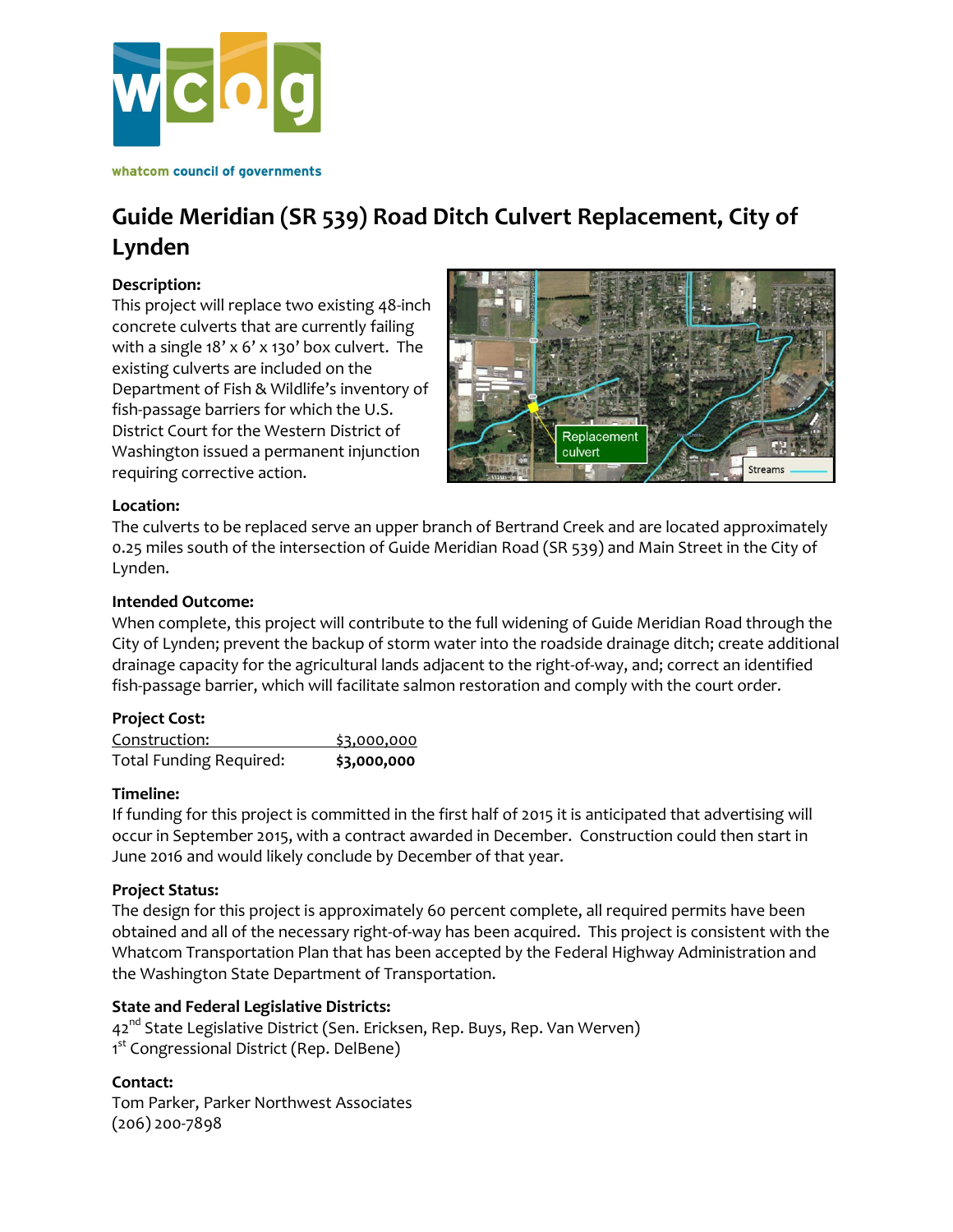

## **Birch Bay Drive Bicycle and Pedestrian Facility, Whatcom County**

#### **Description:**

When complete, this \$11.45-million project will result in the construction of a 1.6-mile separated berm that will mitigate beach erosion; provide protection for the roadway and adjacent properties during storms; reduce flooding, and; provide a separated trail for bicyclists and pedestrians, which will improve safety.

#### **Location:**

Unincorporated Birch Bay in Whatcom County

#### **Intended Outcome:**

The berm will replace a failing seawall along Birch



Bay. Also, pedestrians and bicyclists will be separated from vehicle traffic, which will improve safety, increase highway capacity and support local and regional economic development.

#### **Project Cost:**

Preliminary Engineering Right-of-way Acquisition Construction (portion) Total Funding Requested: \$4,000,000

#### **Timeline:**

Phase I (feasibility study) was completed in 2006. Phase II (the preliminary construction cost estimate) was completed in 2007 and updated in 2013. Preliminary engineering began in summer 2013. Right-of-way acquisition is anticipated in 2014/15, with construction to begin in 2016.

#### **Project Status:**

Significant preliminary work has been completed. This project is consistent with the Whatcom Transportation Plan that has been accepted by the Federal Highway Administration and the Washington State Department of Transportation.

#### **State and Federal Legislative Districts:**

42<sup>nd</sup> State Legislative District (Sen. Ericksen, Rep. Buys, Rep. Van Werven) 1<sup>st</sup> Congressional District (Rep. DelBene)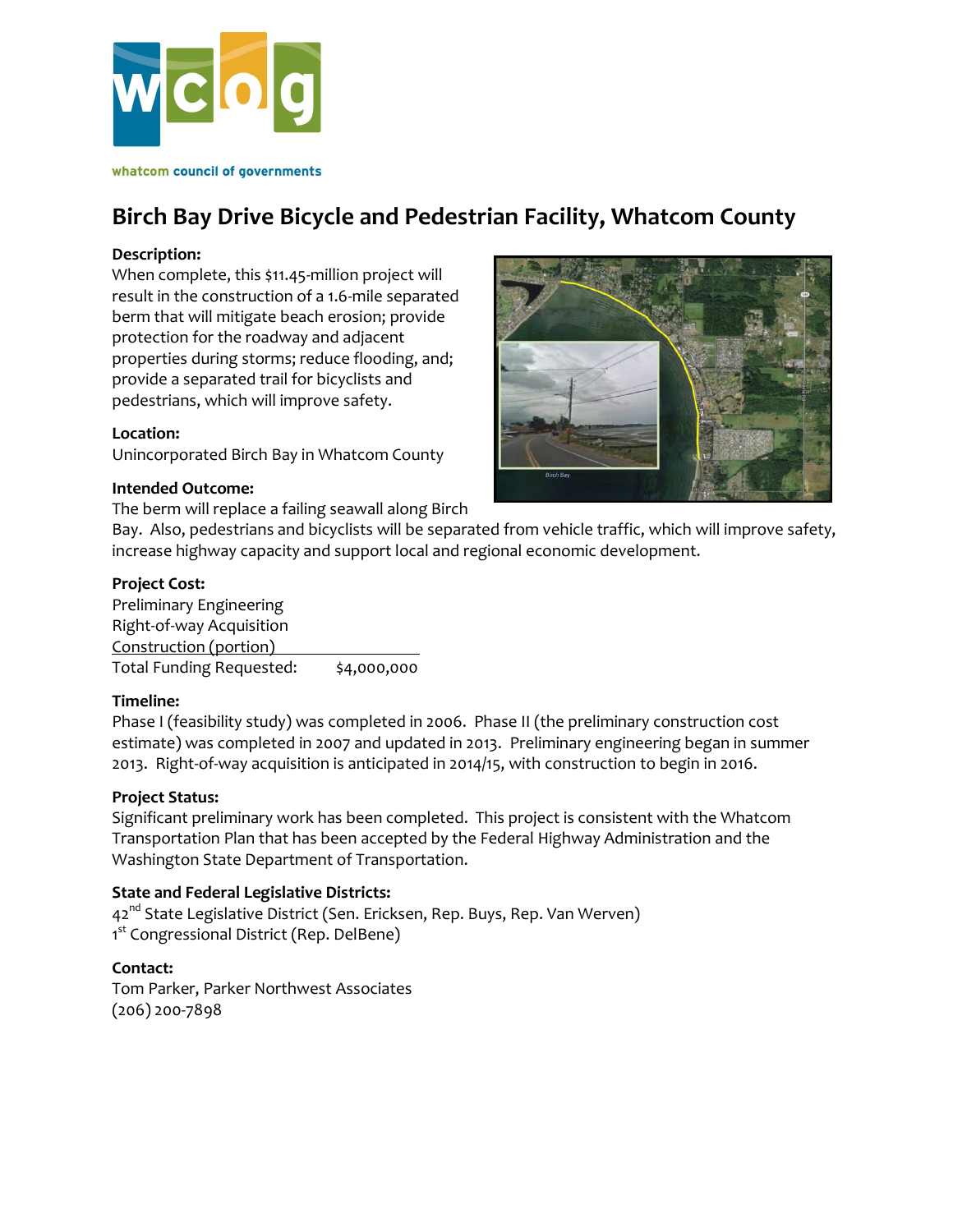

## **Interstate 5 Exit 274 Interchange Reconstruction, City of Blaine**

### **Description:**

Redesign and construct the I-5 Exit 274 interchange from its current southbound-only configuration to a tight fulldiamond configuration that would provide access for both southbound and northbound traffic.

### **Location:**

City of Blaine



### **Intended Outcome:**

Conversion of the current partial interchange to a full diamond will prevent backups of tractor-trailers on I-5 headed to the Pacific Highway port-of-entry on the Canadian border. Pacific Highway is known regionally as "the truck route" owing to the fact that the port-ofentry there is the busiest freight crossing west of the Mississippi River, with more than \$14 billion in trade goods moving across the border there annually. This project would also improve the broader "Cascade Gateway" network of border crossings in Whatcom County by making the Pacific Highway port-of-entry a more viable alternate for the border crossings on State Route 539 in Lynden and SR 546 in Sumas.

### **Project Cost:**

| <b>Total Funding Required:</b> | \$50,000,000 |
|--------------------------------|--------------|
| Construction:                  | \$46,000,000 |
| Design:                        | \$4,000,000  |

### **Timeline:**

Project scoping, engineering and permitting are expected to take approximately three years once funding is committed, with construction to take about one year.

### **Project Status:**

An Interchange Justification Report was prepared and was approved by FHWA in February 2009. This project is consistent with the Whatcom Transportation Plan that has been accepted by the Federal Highway Administration and the Washington State Department of Transportation.

### **State and Federal Legislative Districts:**

42<sup>nd</sup> State Legislative District (Sen. Ericksen, Rep. Buys, Rep. Van Werven) 1<sup>st</sup> Congressional District (Rep. DelBene)

### **Contact:**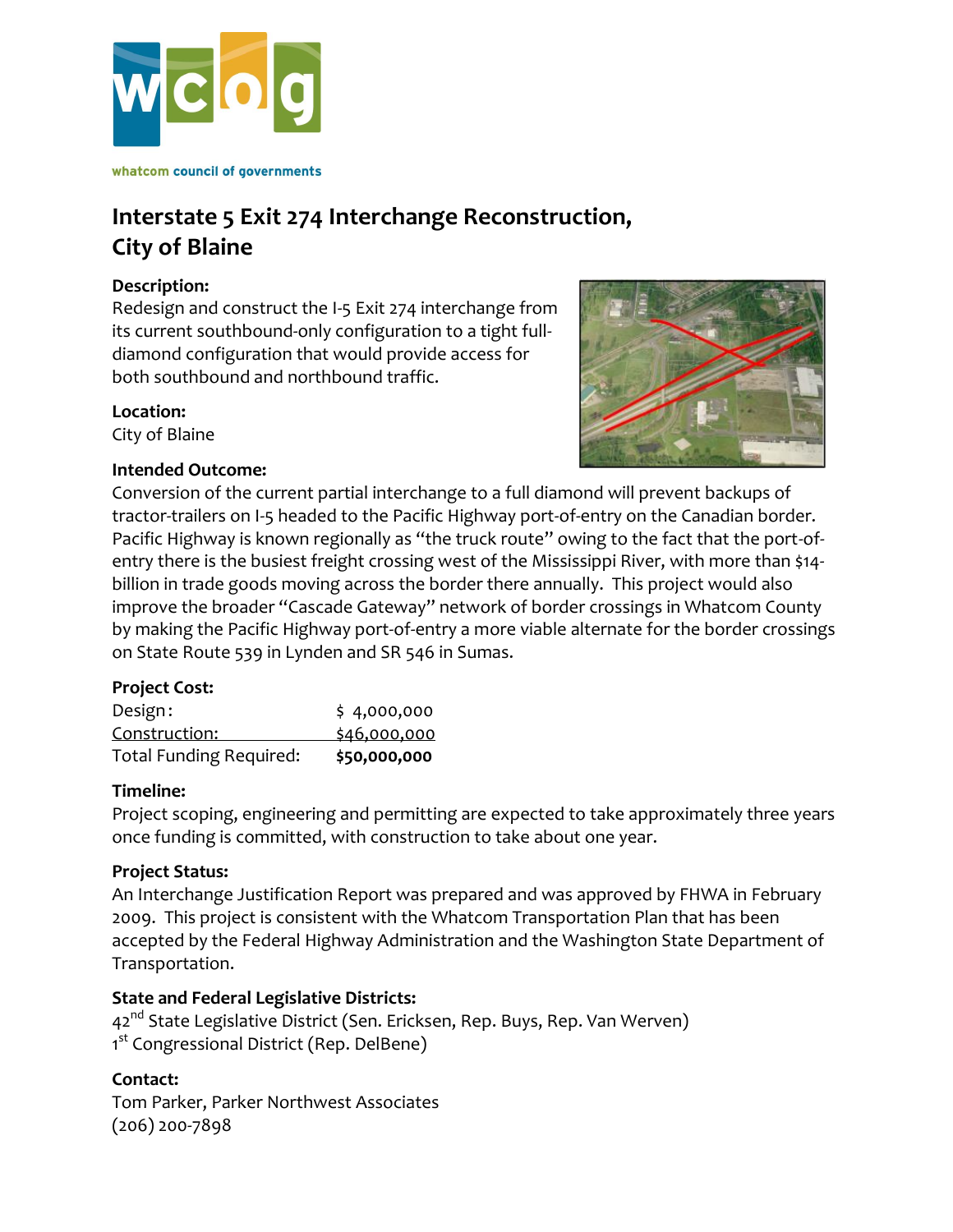

## **Orchard Drive Extension and Bay-to-Baker Trail, City of Bellingham**

#### **Description:**

Rapid growth and plans for continued development in northern Bellingham require more capacity than is currently provided by State Routes 539 and 542 and their associated Interstate 5 interchanges (Exit 256, Meridian Street and Exit 255, Sunset Drive, respectively). This project involves the construction of a half-mile long arterial connection from Birchwood Avenue/Squalicum



Parkway via a former railroad bed (including a tunnel under I-5) to James Street/East Orchard Drive to more effectively distribute current and future trips and reduce congestion. In addition to the roadway there would be a bicycle lane, sidewalk and a multi-use trail, the latter of which would be incorporated into the Whatcom County-wide Bay-to-Baker Trail.

#### **Location:**

City of Bellingham

#### **Intended Outcome:**

When completed, this project will deliver a grade-separated arterial crossing of Interstate 5, a needed link for the regional network, and multimodal connectivity to new development. This project will enhance circulation, improve access to the downtown core, and provide more efficient emergency medical response by creating new access to PeaceHealth St. Joseph Medical Center, the County's only hospital.

#### **Project Cost:**

| \$7,250,000 |
|-------------|
| \$750,000   |
|             |

#### **Project Status:**

By December 2014, 60 percent of preliminary engineering and design had been completed, with the remainder to be completed in 2016. Acquisition of the right-of-way would occur in 2015, and construction would begin in 2017, with completion of the project expected in 2018.

#### **State and Federal Legislative Districts:**

42<sup>nd</sup> State Legislative District (Sen. Ericksen, Rep. Buys, Rep. Van Werven) 2<sup>nd</sup> Congressional District (Rep. Larsen)

#### **Contact:**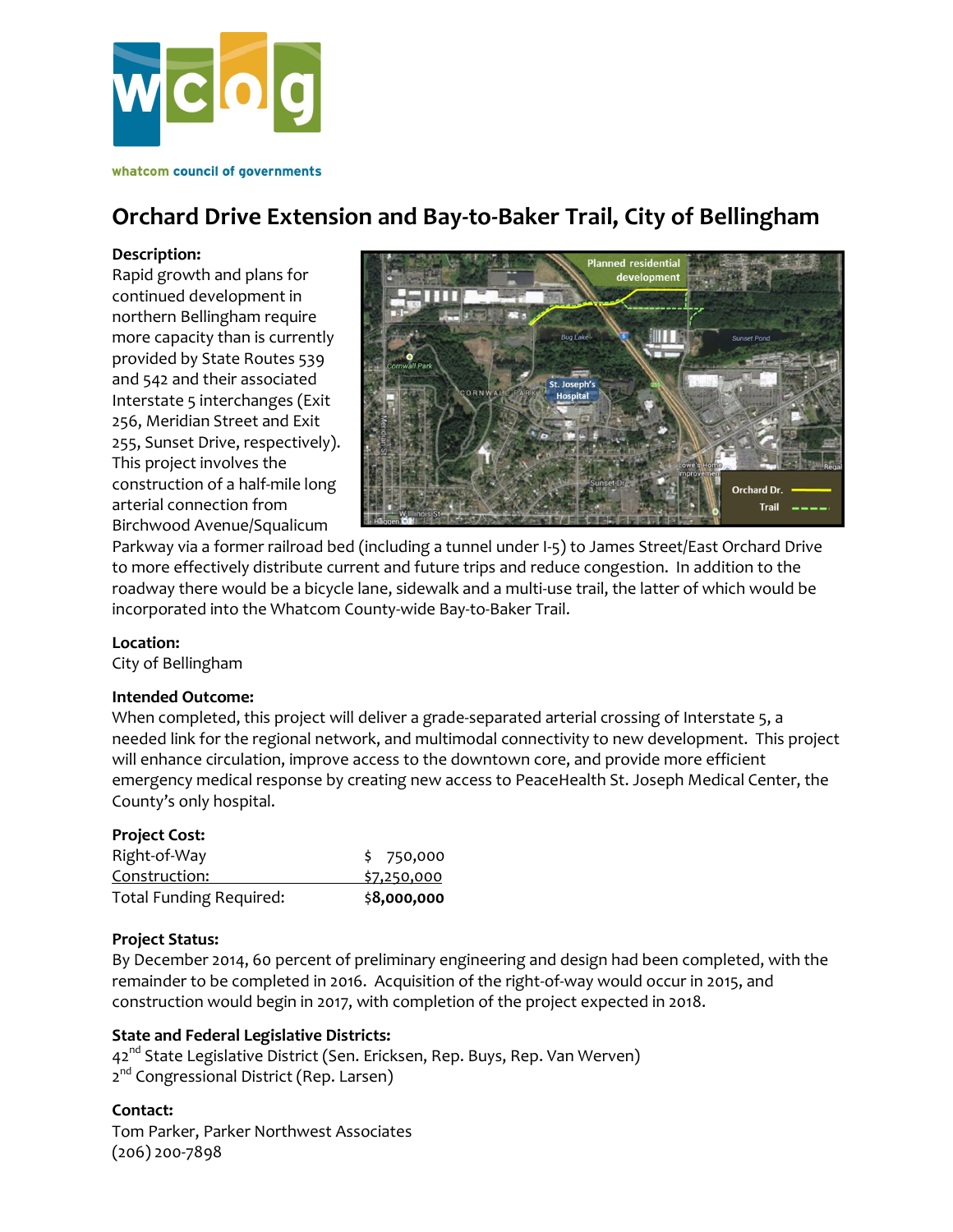



## **Regional Transit Priority No. 1**

# **Preserve and Expand I-5 County Connector Transit Service Between Bellingham and Mt. Vernon**

### **Description:**

The Whatcom Transportation Authority (WTA) and Skagit Transit are requesting ongoing operating support in the amount of \$680,000 per year (to be split between them) to preserve and expand their highly-successful inter-county transit service between Bellingham and Mt. Vernon. With passenger loads that are often "standing room only," this is WTA's most effective route for removing vehicles from the congested Interstate 5 corridor, which reduces greenhouse gas emissions and directly supports the State's transportation policy goals for "preservation" (extending the life of state-owned facilities), "mobility" (reducing congestion) and "environment" (promoting energy conservation). The County Connector provides reliable, affordable transportation to employment, medical facilities and other destinations from Bellingham to Everett for more than 350,000 passengers a year.



#### **Location:**

Whatcom, Skagit and Snohomish Counties

#### **Intended Outcome:**

To ensure the ongoing operation of this critical North Sound transportation service after its State Operating Grant runs out in July 2015, and meeting the high demand for this service by adding two round-trips per weekday.

### **Project Cost:**

\$680,000 per year (split between WTA and Skagit Transit)

### **State and Federal Legislative Districts:**

42<sup>nd</sup> State Legislative District (Sen. Ericksen, Rep. Buys, Rep. Van Werven) 2<sup>nd</sup> Congressional District (Rep. Larsen)

#### **Contact:**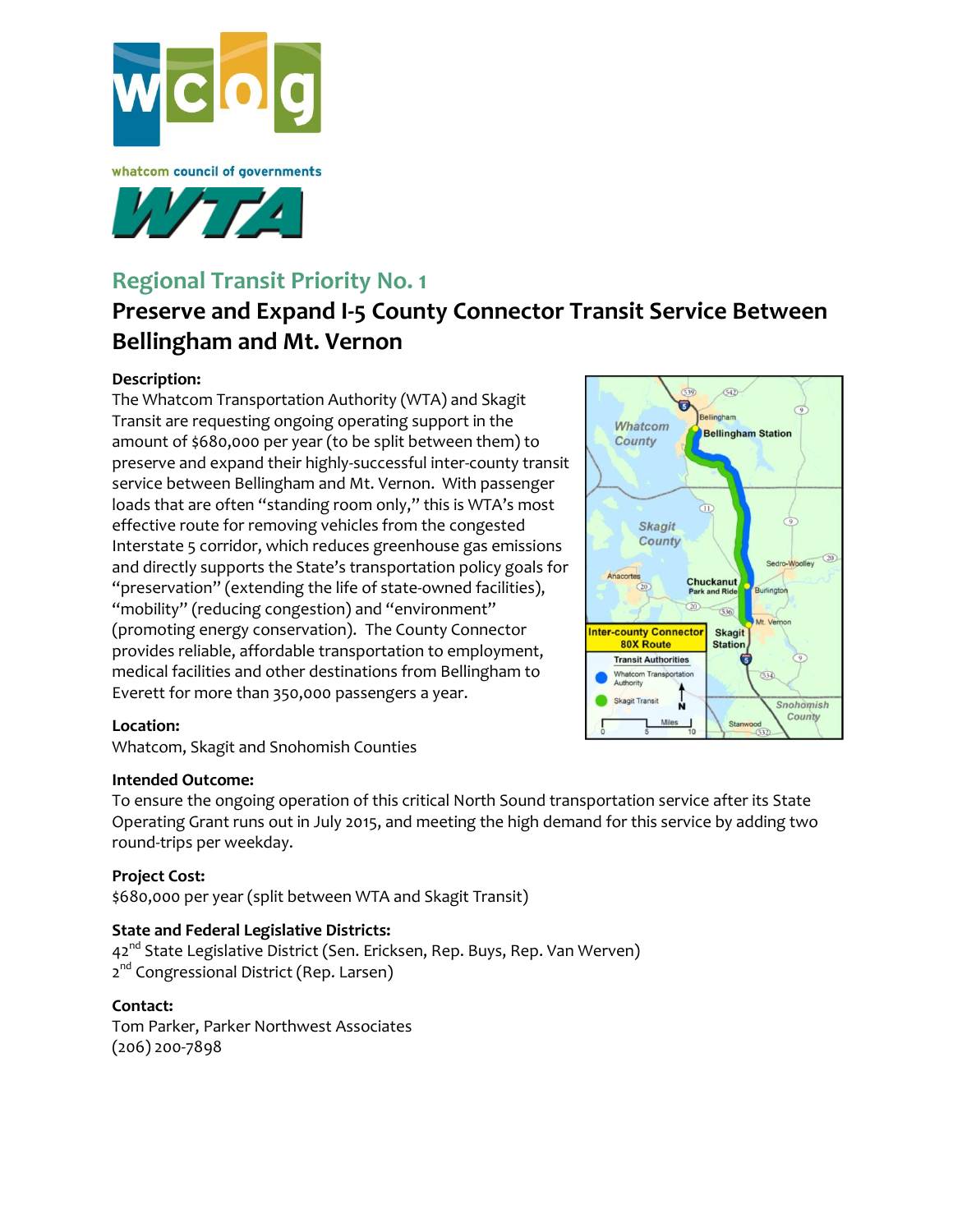



## **Regional Transit Priority No. 2**

## **Lincoln Creek Transportation Center Improvements**

#### **Description:**

Western Washington University owns and operates the Lincoln Creek Transportation Center in Bellingham. The facility serves hundreds of commuter students each school day by providing parking conveniently located off Interstate 5. The Whatcom Transportation Authority (WTA) then provides students with regular bus service to campus and other locations in and around Bellingham. In addition to serving WWU students, each weekday the facility serves approximately 100 commuters using the County Connector bus service to Mt. Vernon and points south, including Everett. The Lincoln Creek Transportation Center has space for approximately 500 cars but is in very poor condition, with undulating topography, large potholes, significant drainage problems and inadequate stormwater management facilities. It also does not meet current Americans with Disabilities Act (ADA) standards.



### **Location:**

City of Bellingham

#### **Intended Outcome:**

The project would result in improved circulation, stormwater mitigation, surface improvements and passenger amenities that will enhance the facility's role as a regional park-and-ride lot, public transportation hub and remote parking lot for WWU, a state-operated institution. This project would also bring the facility into compliance with current ADA standards.

#### **Project Cost:**

\$6,285,000

### **Timeline:**

WWU has completed a preliminary design for the facility. If funding is awarded, the final design for the project would begin in July 2015. Construction is anticipated to take approximately 18 months.

#### **State and Federal Legislative Districts:**

42<sup>nd</sup> State Legislative District (Sen. Ericksen, Rep. Buys, Rep. Van Werven) 2<sup>nd</sup> Congressional District (Rep. Larsen)